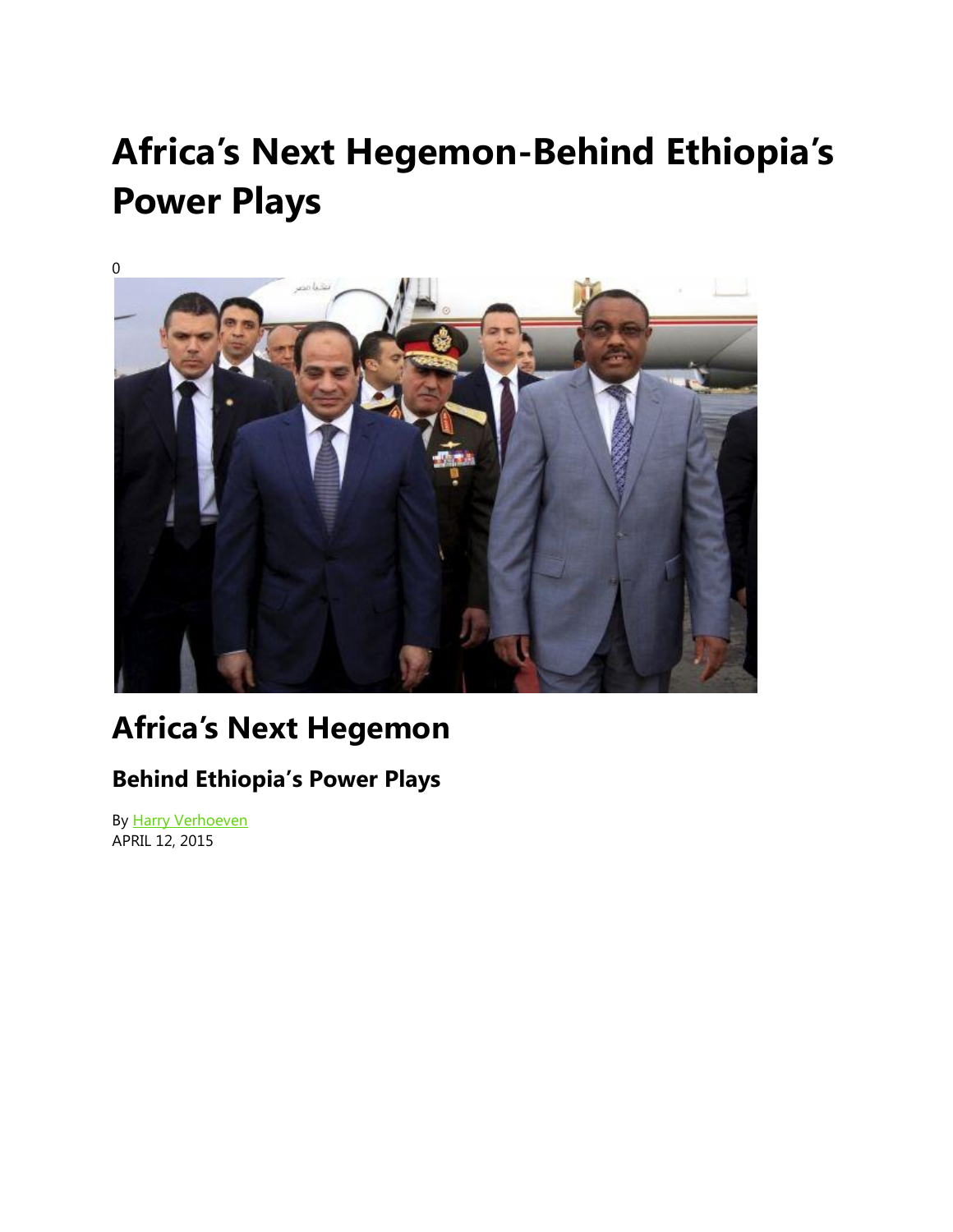

Construction workers in a section of Ethiopia's Grand Renaissance Dam, March 31, 2015. (Tiksa Negeri / Reuters)

In 1991, as the Cold War drew to an end, the only African country that had never been colonized by European imperialists was but a pale reflection of the Great Ethiopia that generations of the kingdom's monarchs had pursued. A million people lay dead following two decades of civil war. Secessionist movements in the provinces clamored for self-determination. The economy was in tatters, and another catastrophic famine loomed. The world came to associate Ethiopia with images hoards of starving children, and the country's regional and domestic decline opened questions about its very survival. Nationalist historians trace the Ethiopian state's roots to the second millennium BCE. With the story of King Solomon and the Queen of Sheba as one of its founding myths, Ethiopia's history has between entwined with the development of the Abrahamic faiths: the Jewish presence in the Ethiopian Highlands predates the destruction of the Temple; Ethiopian Orthodox Christians claim that the Ark of the Covenant is located in Axum; and the first Muslim *hijra*, or flight from Mecca to escape religious persecution, was to Ethiopia. Mystical ancestry and military greatness provided legitimacy to Ethiopia's rulers for centuries as they controlled their formidably diverse empire through a policy of violent internal assimilation and external expansion.

But ideas of that greatness lay shattered as rebel soldiers from the countryside marched on Addis Ababa in May 1991 and overthrew the (formerly Soviet sponsored) dictatorship of Mengistu Haile Mariam. The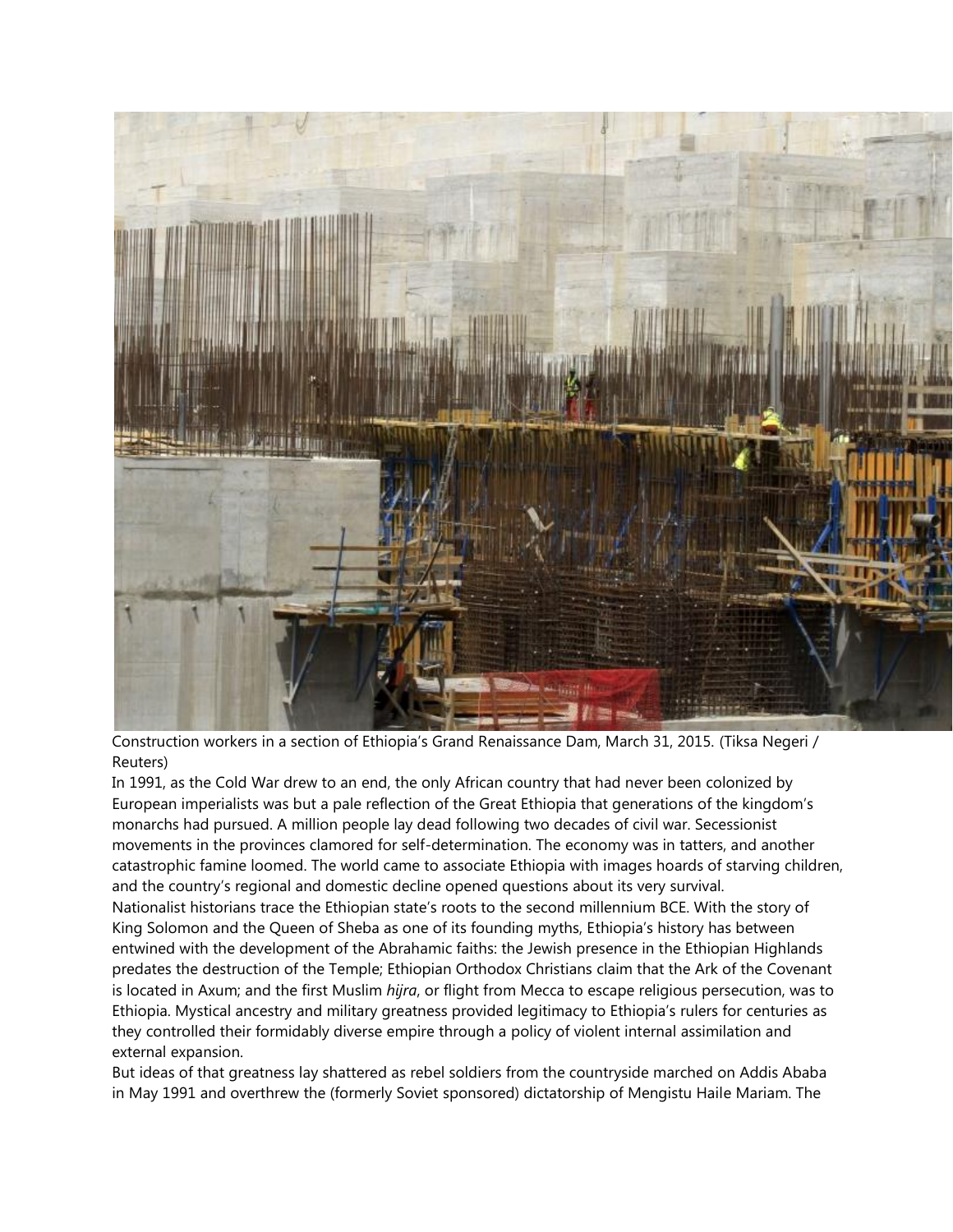leftist liberation movement promised a constitution that would give self-determination to Ethiopia's ninety-plus nations and nationalities and address the political-economic inequities that had torn the country apart, but observers were sceptical about the ability of the Horn of Africa's once mightiest empire to reconstitute itself. When the northeastern territory of Eritrea voted for and got independence in 1993, it not only cut Ethiopia off from the sea, but also risked triggering cascading claims for self-rule. A quarter-century on, though, the mood in Addis Ababa could not be more changed. Between 2001 and 2012–13, Ethiopia's economy grew more than [seven percent per year](http://www.imf.org/external/pubs/ft/scr/2013/cr13308.pdf) on average. It was the only African country to move at a pace comparable to the East Asian tigers—and to do so without a hydrocarbons boom or a huge mining sector. The economic miracle resulted in real pro-poor growth, lifting millions of people out of the vicious cycle of poverty, hunger, and poor health. While the country's population soared from roughly 40 million in the 1980s to nearly 100 million today, it achieved the 2000–15 Millennium Development Goals for child mortality and is likely to also meet them for combating HIV/AIDS and rolling [back malaria.](http://www.worldbank.org/en/country/ethiopia/overview) Ethiopia is also making giant strides tackling income volatility and illiteracy. And, with sequential bumper harvests of Ethiopia's staple crop, tef (a cereal similar to millet), millions of smallholder farmers might well be able to escape the productivity traps that historically have kept them in abject poverty.



Ethiopian farmers collect wheat north of Addis Ababa, October 21, 2009. (Barry Malone / Reuters) Ethiopia's economic resurgence has underwritten an ambitious state-building project by the governing Ethiopian People's Revolutionary Democratic Front (EPRDF) that differs resoundingly from Washington Consensus recipes of electoral democracy and laissez-faire economics. Ethiopia has become the prime example of what my colleagues and I have termed ["Africa's illiberal stat](http://www.rsc.ox.ac.uk/files/publications/working-paper-series/wp89-africas-illiberal-state-builders-2013.pdf)e-builders." In the aftermath of two decades of war, the EPRDF established a durable political order that seeks autonomy from internal and external threats, builds functional institutions, and establishes hegemonic control over the political economy. The economy's commanding heights are in the hands of state-owned enterprises and business elites closely wedded to the EPRDF project. In the last parliamentary election, [the EPRDF and its allies](http://www.rsc.ox.ac.uk/files/publications/working-paper-series/wp89-africas-illiberal-state-builders-2013.pdf) won all but two of 547 available seats. The party is emphatically statist when it comes to development, and it relies on a relatively narrow social base, but its organization is extraordinary in political and coercive terms. The latter is derived from decades of armed struggle and close cooperation with the Chinese Communist Party (CCP), which advised the EPRDF in its drive to recruit five million new members between 2005 and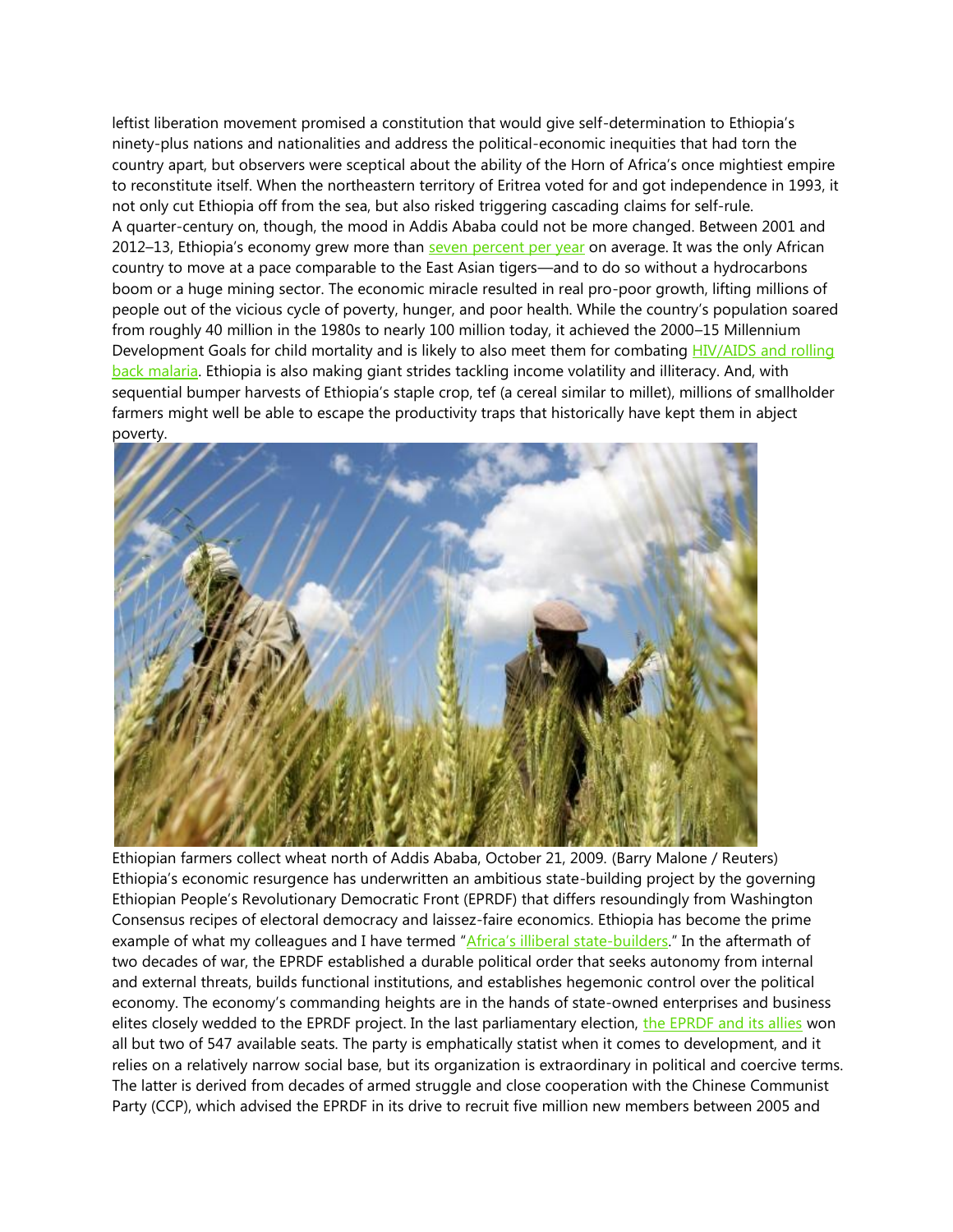2010 and has developed deep party-to-party ties. There is no state in Africa where talk of a "China Model" sounds more substantive than in Ethiopia under EPRDF rule.

With its domestic authority seemingly firmly consolidated, a decade ago, the Ethiopian government re-embraced huge regional ambitions under [Prime Minister Meles Zenawi,](http://www.aljazeera.com/indepth/opinion/2012/08/2012821115259626668.html) who governed Ethiopia from 1991 until his death in 2012. Central to this is a vision of a Great Ethiopia "finally" fulfilling its historical destiny by casting off the shackles of poverty to lead Africa: domestic and regional ambitions were always closely entwined in the mind of the premier. On the one hand, Meles understood that forging alliances and acquiring international legitimacy would boost the Ethiopian economy and consolidate ERPDF rule. On the other hand, he saw a domestically secure Ethiopia as uniquely capable of ridding Africa of the epithet "[the hopeless continent](http://www.economist.com/printedition/2000-05-13)."

To fulfil his ambitions, the prime minister developed excellent relations with a wide variety of partners, guided by the belief that depending too closely on one set of friends would expose Ethiopia to their whims. And so Meles struck up personal friendships with Tony Blair and Bill Clinton, Bill Gates and Joseph Stiglitz. He also went on trips to study the South Korean economic miracle, and debated the economics of big infrastructure with Hu Jintao. He played the role of spokesman of the developing world with equal verve, representing Africa at the G–20 and climate change summits, where he denounced the inequities of the global political economy and the marginalization of his continent. And as the EPRDF developed its institutional ties with the CCP, Meles saw no contradiction with Addis Ababa fulfilling the role of Washington's regional "deputy sheriff" in the Global War on Terror. Ethiopian diplomats, generals, and spooks have been crucial U.S. allies in the Horn of Africa, the Red Sea, and the Gulf of Aden. With U.S. officials fretting over the stability of old allies in Egypt, Kenya, and Saudi Arabia, Ethiopia's reliability and effectiveness in the war on terror is seen as vital.



A boy stands in front of wind turbines at the Ashegoda Wind Farm 485 miles north of Addis Ababa, October 25, 2013. (Kumerra Gemechu / Reuters)

Meles, his successor Hailemariam Desalegn, and the party's powerful politburo cast their vision of a Great Ethiopia in terms of benign regional hegemony: What is good for Ethiopia is good for the Horn of Africa. And so, growing Ethiopian clout is increasingly projected through the regional organizations that Addis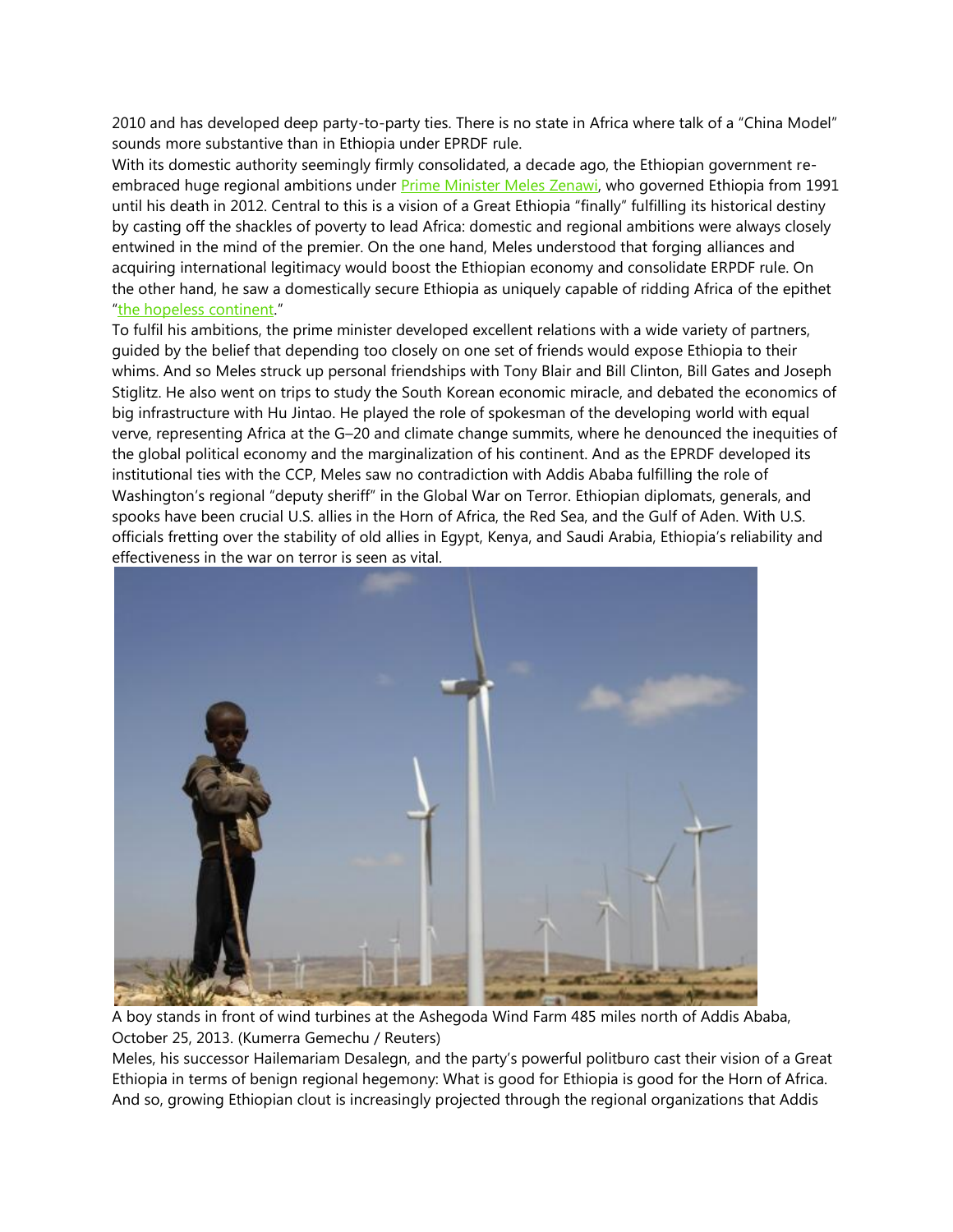Ababa dominates. Its immediate security agenda for the region focuses on conflict prevention (it deployed [thousands of Ethiopian UN peacekeepers](http://www.aljazeera.com/indepth/opinion/2012/08/2012821115259626668.html) to the Abyei border region between Sudan and South Sudan), conflict management (hosting mediation efforts for the South Sudanese civil war), and combating terrorism (continual military action against Somalia's Al-Shabab). Its longer-term strategy revolves around [regional integration](http://www.chathamhouse.org/sites/files/chathamhouse/19482_0611bp_verhoeven.pdf) through energy and water infrastructure. The plan is to tie the region to Ethiopia by [exporting thousands of megawatts of electricity](http://rsta.royalsocietypublishing.org/content/371/2002/20120411.short) generated by dams on the Blue Nile and Ethiopian rivers.

This is a financially lucrative proposition for Ethiopia and its energy-hungry neighbors, but above all, it would shift the regional balance of power away from Nairobi, Khartoum, and Cairo to Addis Ababa. The construction of the [Grand Ethiopian Renaissance Dam](http://grandmillenniumdam.net/) (GERD) in particular is an audacious bid to reset power relations in the Nile Basin, with one mega-project. The dam is Africa's biggest infrastructural project; because of the sheer volume of its reservoir, GERD will be singularly able to undermine the hydropolitical status-quo that for decades gave Egypt such disproportionate weight in regional politics. The EPRDF vision for regional integration is thus one of economic interdependence, but very much on Ethiopia's terms. The relative gains of Ethiopia's dam program are as important as the absolute gains stressed in technocratic language of "benefit sharing."



Egyptian President Abdel Fattah al-Sisi is welcomed by Ethiopian Prime Minister Hailemariam Desalegn at the Bole International Airport in Ethiopia's capital Addis Ababa, March 23, 2015.(Tiksa Negeri / Reuters) Take, for example, the heavily publicized "[Nile Deal](http://www.bbc.com/news/world-africa-32016763)" of March 2015 between Egypt, Ethiopia, and Sudan: the "[Declaration of Principles](http://english.ahram.org.eg/NewsContent/1/0/125941/Egypt/0/Full-text-of-Declaration-of-Principles-signed-by-E.aspx)" includes an embryonic mechanism for dealing with water disputes and the recognition that downstream countries such as Ethiopia have the right to prioritize electricity generation. It is therefore a de facto admission by Cairo's General Abdel Fattah el-Sisi that Ethiopia, and not Egypt, is now the most influential state on the Nile. In other words, Ethiopia's vision of regional integration under emerging Ethiopian hegemony is increasingly becoming a reality. African and Arab states alike (and Egypt in particular) are fast recognizing that it is better to improve relations with Addis Ababa now, than try to postpone it and be forced into cooperation in five years' time with an even stronger Ethiopia. Ethiopia's emergence as a regional hegemon is, of course, not inevitable. World Bank economists, ambassadors, and NGOs fret over the stability of the country's financial system, the enduring poverty in